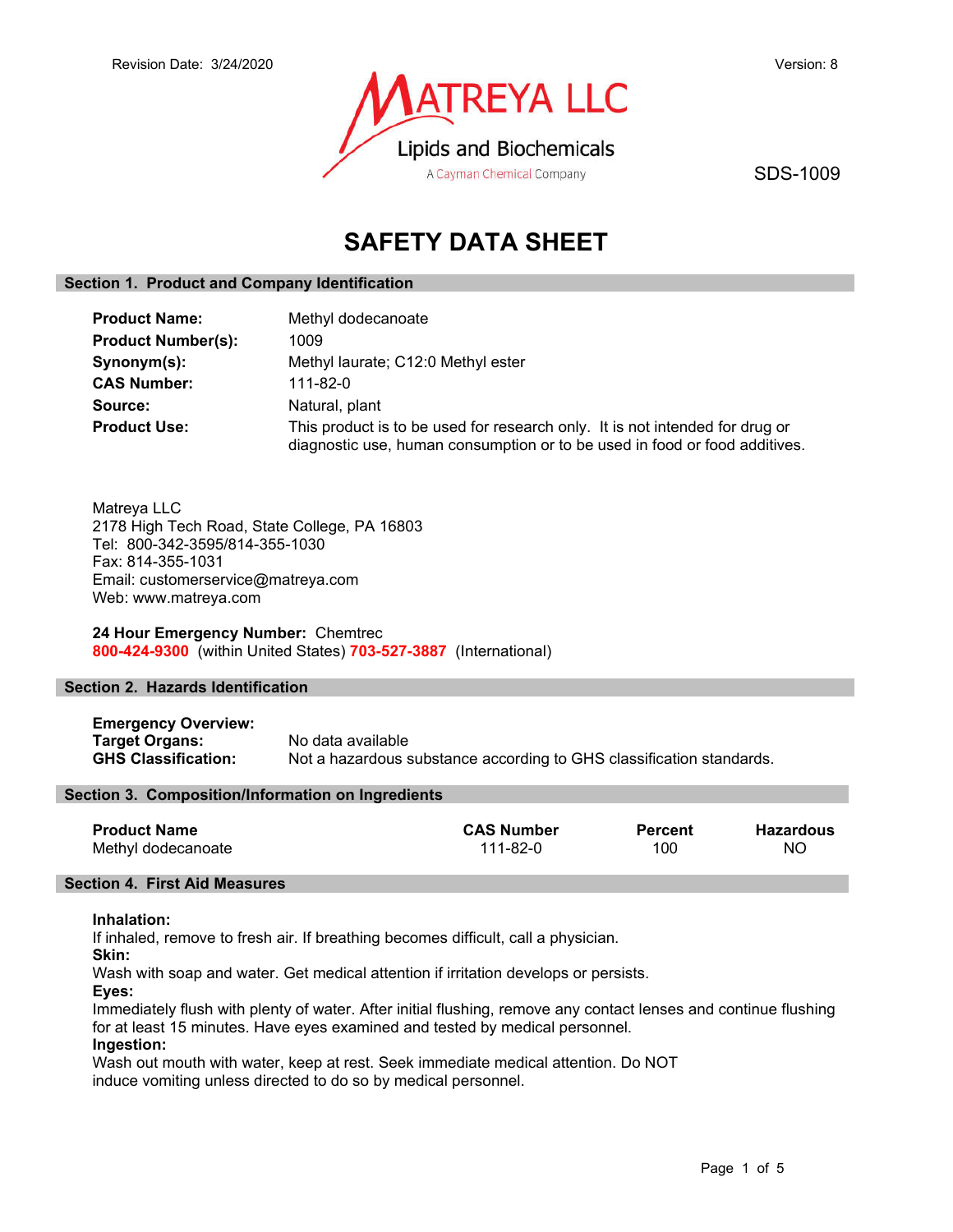## **Section 5. Fire Fighting Measures**

#### **Suitable extinguishing media:**

Use dry chemical, alcohol-resistant appropriate foam, carbon dioxide, or water spray.

**Specific hazards arising from the chemical:**

No data available

**Special protective actions for fire fighters:**

No data available

#### **Special protective equipment for fire fighters:**

Wear breathing apparatus and use water spray to keep fire-exposed containers cool.

## **Section 6. Accidental Release Measures**

#### **Personal precautions:**

Wear appropriate personal protective equipment. After contact with skin, wash immediately with plenty of water.

#### **Environmental precautions:**

Do not let product enter drains.

## **Methods and Materials for containment and cleaning up:**

Sweep up and keep in suitable, closed container for disposal.

## **Section 7. Handling and Storage**

#### **Precautions for safe handling:**

Avoid contact with eyes, skin or clothing. Do not ingest. Use only with adequate ventilation. Keep sealed when not in use. Wear appropriate personal protective equipment.

#### **Conditions for safe storage, including incompatibilities:**

Recommended storage temperature: Room temperature. Keep container tightly closed in a dry and wellventilated place.

#### **Section 8. Exposure Controls/Personal Protection**

This product contains no substances with occupational exposure limit values.

#### **Engineering Controls:**

## No specific ventilation required.

**Personal Protective Equipment:**

#### **Respiratory protection:**

Respiratory protection is not required. Where protection from nuisance levels of dusts are desired, use type N95 (US) or type P1 (EN 143) dust masks. Use respirators and components tested and approved under appropriate government standards such as NIOSH (US) or CEN (EU).

#### **Hand protection:**

For prolonged or repeated contact use protective gloves. Recommended: Nitrile rubber **Eye protection:**

Safety eyewear should be worn at all times to avoid exposure to liquid splashes, mists, or dusts. Recommended: Safety glasses with side shields or goggles.

#### **Skin protection:**

Protective clothing should be selected specifically for the working place, depending on concentration and quantity of the hazardous substances handled. Recommended: Lab coat

#### **Section 9. Physical and Chemical Properties**

| Liquid |
|--------|
| No da  |
| No da  |
| No da  |
| No da  |
|        |

**Odor:** No data available **Odor threshold:** No data available **pH:** No data available **Melting/Freezing point:** No data available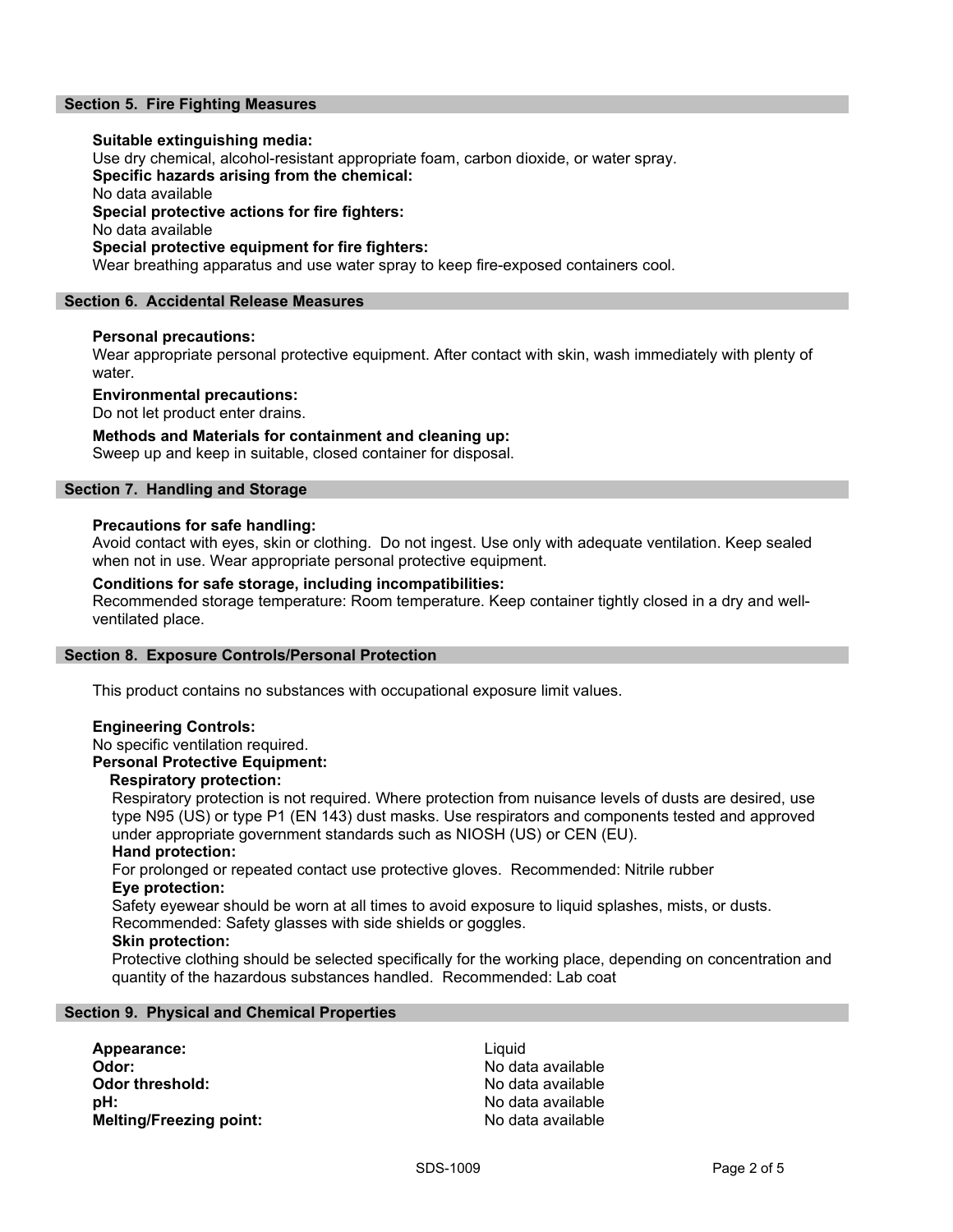- **Initial boiling point and boiling range:** No data available **Flash point:** No data available **Evaporation rate: Flammability (solid, gas):** No data available **Upper/Lower flammability or explosive limit:** No data available **Vapor pressure:** No data available is a set of the set of the No data available **Vapor density:** No data available **Relative density:**  $\begin{array}{ccc} \bullet & \bullet & \bullet & \bullet \\ \bullet & \bullet & \bullet & \bullet & \bullet \end{array}$  (ata available continuous) of the Solubility (ies): **Partition coefficient (n-octanol/water):** No data available<br> **Auto-ignition temperature:** No data available **Auto-ignition temperature: Decomposition temperature:** No data available **Viscosity:** No data available **Molecular formula:** C<sub>13</sub>H<sub>26</sub>O<sub>2</sub> **Molecular weight:** 214
	- **Solubility (ies):** Chloroform, ethanol, ethyl ether

#### **Section 10. Stability and Reactivity**

**Reactivity:**

Stable under recommended storage conditions.

**Chemical stability:** Stable under recommended storage conditions.

**Possibility of hazardous reaction:** No data available

**Conditions to avoid:** No data available

**Incompatible materials:**

No data available

**Hazardous decomposition products:** No data available

### **Section 11. Toxicological Information**

**Acute toxicity:** No data available

**Skin corrosion / irritation:** No data available

**Serious eye damage / irritation:** No data available **Respiratory or skin sensitization:** No data available

**Germ cell mutagenicity:** No data available

## **Carcinogenicity:**

No component of this product present at levels greater than or equal to 0.1% is identified as a carcinogen or potential carcinogen by IARC, ACGIH, NTP or OSHA.

**Reproductive toxicity:**

No data available

#### **Specific target organ toxicity - single exposure:** No data available

**Specific target organ toxicity - repeated exposure:**

No data available

**Aspiration hazard:** No data available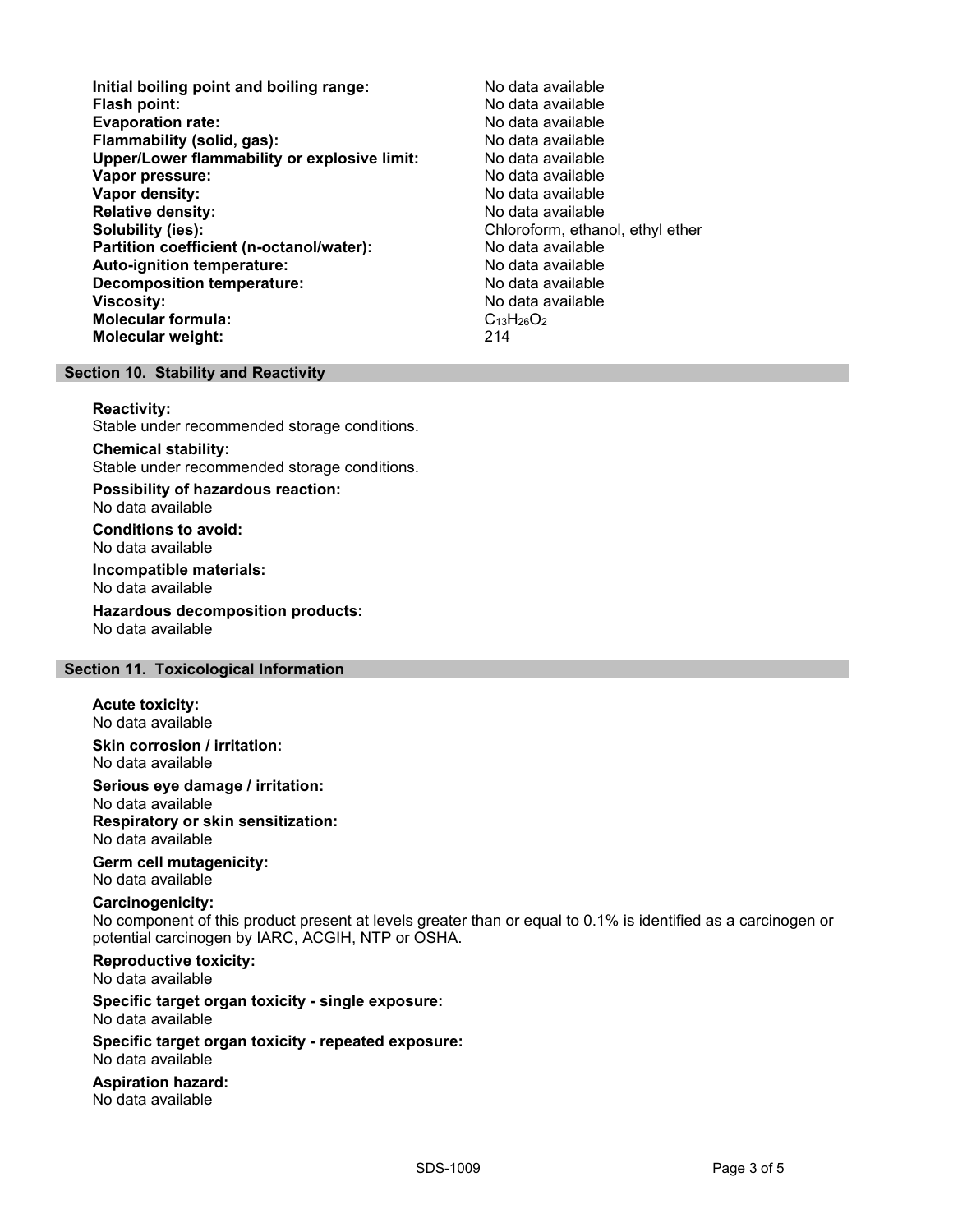## **Section 12. Ecological Information**

**Toxicity:** No ecological data available for this product. **Persistence and degradability:** No data available **Bioaccumulative potential:** No data available **Bioaccumulation:** No data available **Mobility in soil:** No data available **Other adverse effects:**

No data available

#### **Section 13. Disposal Consideration**

#### **Disposal methods:**

Observe all federal, state and local environmental regulations.

#### **Section 14. Transportation Information**

| DOT (US)<br><b>UN Number:</b>                       | Not dangerous goods |
|-----------------------------------------------------|---------------------|
| <b>Land Transport ADR/RID</b><br><b>UN Number:</b>  | Not dangerous goods |
| <b>Maritime Transport IMDG</b><br><b>UN Number:</b> | Not dangerous goods |
| <b>Air Transport ICAO/IATA</b><br><b>UN Number:</b> | Not dangerous goods |

#### **Section 15. Regulatory Information**

 **Product Name CAS Number** Methyl dodecanoate 111-82-0

## **SARA 302 Components:**

No chemicals in this material are subject to the reporting requirements of SARA Title III, Section 302.

#### **SARA 313 Components:**

This material does not contain any chemical components with known CAS numbers that exceed the threshold (De Minimis) reporting levels established by SARA Title III, Section 313.

#### **SARA 311/312 Hazards:**

No 311/312 SARA Hazards

#### **California Prop. 65 Components:**

This product does not contain any chemicals known to State of California to cause cancer, birth, or any other reproductive defects.

#### **DSL/NDSL status:**

This product contains the following components that are on the Canadian DSL list.  **Component CAS Number**

| -----------        |  |
|--------------------|--|
| Methyl dodecanoate |  |

 $111 - 82 - 0$